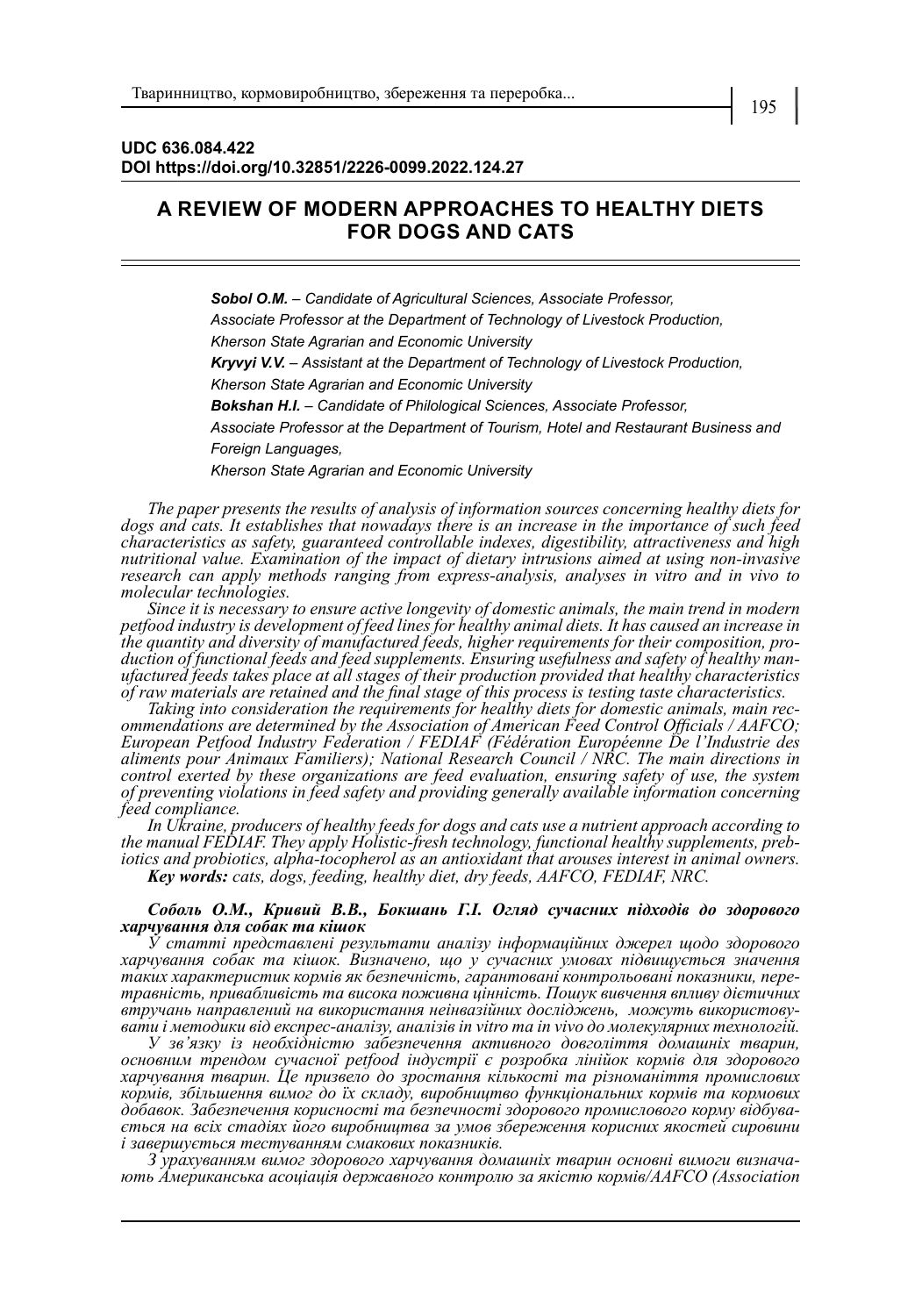*of American Feed Control Officials); Європейська федерація виробників кормів для домашніх тварин/FEDIAF (Fédération Européenne De l'Industrie des aliments pour Animaux Familiers); Національна дослідницька рада/NRC (National Research Council). Основними напрямками контролю збоку цих організацій є оцінка кормів, забезпечення безпеки їх використання, система профілактики порушень безпеки кормів та видання загальнодоступної інформа- ція щодо відповідності кормів.* 

єнтний підхід згідно мануалу FEDIAF. Використовується Holistic-fresh технологія, функ-<br>ціональні корисні добавки, пребіотики і пробіотики, альфа-токоферол у якості антиокси-<br>данту, що збільшує зацікавленість власників тва

*Ключові слова: кішки, собаки, годівля, здорове харчування, сухі корми, здорове харчу- вання, AAFCO, FEDIAF, NRC.*

**Problem statement.** Feeding is the most important factor of growth and development, functional and morphological changeability of animals of all species. The type of nutrition of agricultural animals affects immediately the systems related to consumption and use of nutrients and has a purposeful impact on health, productivity level and product quality. It is proved that feeding is the factor affecting intensity of metabolic processes, in particular, growth and development of cattle replacements. It was found that the higher the concentration of metabolic energy, raw and digestible protein in1 kg of dry feed matter was, the less the need of an organism of them was, the higher effectiveness of using feeds for young animal growth and development, and manufacturing products was [1]. In sheep industry an increase in the content of energy and proteins in the diets for Askania fine wool breeds by 15–20% ensured the yield of 3.0 – 3.5 kg of net wool and improved its quality [2].

In poultry industry, introduction of high energy feeds and different biologically active supplements, in particular, amino-acids, vitamins, macro- and micro-elements and antioxidants in mixed fodders has a positive impact on digestion of feed nutrients and egg productivity of laying hens [3].

When it comes to dogs and cats, pet owners have increasing concerns about the nutrition of their pets, and they desire foods and treats that are safe, traceable, and of high nutritive value, that requires special, long and expensive research. To meet these high expectations, detailed chemical composition characterization of ingredients well beyond that provided by proximate analysis will be required, as will information about host physiology and metabolism [4].

Taking into account the specificity of feeding pets, we consider nutritional value, digestibility, attractiveness etc. to be important indexes of evaluation of certain feeds and feed rations. Because of specificity of feeding dogs and cats, the modern systems of determining quality, safety and attractiveness of feeds and rations use of faster and more precise analytical methodology and novel technologies that have the potential to improve pet food safety and quality will be implemented, i.e. laboratory and bio-technological methods are used more increasingly.

For instance, in vitro and in vivo assays will continue to be used as screening tools to evaluate nutrient quality and adequacy in novel ingredients prior to their use in animal diets. The use of molecular and high-throughput technologies allows implementation of noninvasive studies in dogs and cats to investigate the impact of dietary interventions by using systems biology approaches. These approaches may further improve the health and longevity of pets [5].

Many years of experience in keeping and breeding productive and non-productive animals shows that feeding can either contribute to recovery or, vice versa, cause some diseases and reduce organism resistance to different pathogens.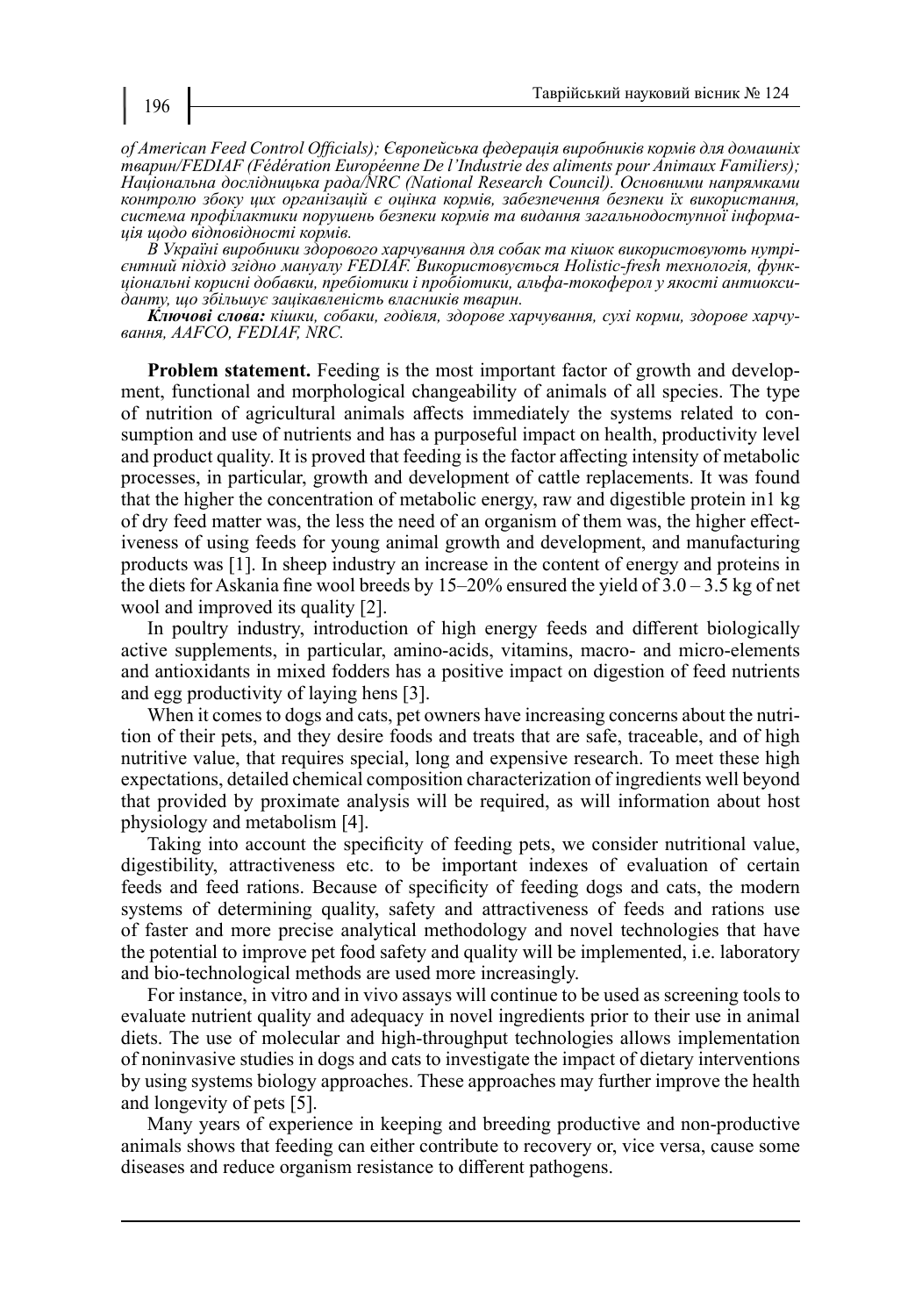In case of infectious and invasive diseases feeding plays a role of a powerful factor maintaining organism resistance. Therefore, it is very important to develop special diets considering sex, age, body weight, physiological condition, housing conditions and other factors affecting metabolism of both dogs and cats.

A positive impact of a healthy diet on a healthy or ill animal was proved, appropriate feeding allows avoiding diseases, related to a diet, and also contributes to recovery from other diseases at all life stages [6].

Thus, requirements to ration quality for pets become higher, they should not only meet the needs of animals of necessary nutrients and biologically active substances and comply with veterinary and sanitary requirements in terms of quality, but also ensure maintaining high living standards of animals. Therefore, the research aimed at developing adapted and balanced feed rations based on healthy diets for pets is considered to be topical that affected the choice of the review subject.

**Analysis of the latest studies and publications.** Appropriate feeding plays a major role in maintaining animals' health and proper treatment of many diseases. Nutrients maintain life activity and perform many functions in an organism: they are structural components of an animal body; they participate in chemical reactions of metabolism; regulate consumption, distribution and discharge of different substances; maintain thermal regulation; affect feed taste and attractiveness; provide an organism with energy.

Health and functional state of a nervous system, growth and development rates immediately depend on appropriate animal feeding. Inappropriate feeding of young animals, especially of large breeds, has a negative impact not only on their weight and measurements, but also deteriorates body construction and reproductive characteristics. Poor feeding of pedigree animals has a negative impact on quantity and quality of gametes, on embryo development and offspring quality, reduces ability to fertilize and is often a reason for birth of weak and inviable progeny; it often causes diseases of a digestive system and metabolism. Thus, appropriate feeding should be healthy, balanced and effective [7].

Mistakes in feeding occur especially often in using home unbalanced rations – it is quite difficult to balance them since digestive systems of dogs and cats are not adapted to feeding on either porridge with meat, or on feeds of BARF type or human food. For instance, German shepherd females fed on appropriate dry feeds exceeded in live weight those fed on home rations by 9,20% [8].

It is more difficult to meet nutritional requirements of cats since veterinary nutritionists must take into account that phylogenetic specificity of water consumption causes risks of pathologies of digestive, endocrine and urinary systems [9; 10].

Special conditions of a cat life in places of the species origin led to such an important feature of a cat organism as an ability to concentrate urine, that under modern housing conditions can cause a feline lower urinary tract disease [11]. Moreover, they are too conservative in choosing feeds, poorly digest plant carbohydrates even after thermal treatment, there are individual advantages of certain animals and breed characteristics of feeding [12].

While eating, cats are slow and finicky, they spend much time licking their hair and hairs get into their digestive system, some of them are released in a natural way, others are coughed up by animals. Mixed with feeds, hairs make large pieces that can cause thrombosis of organs of a digestive system. Therefore, feeds must contain probiotics, prebiotics, fibers and ingredients accelerating the process of releasing hair pieces.

The ration of domestic cats must contain a high content of protein, essential aminoacids: tryptophan, threonine, methionine, histidine, lysine and isoleucine. Protein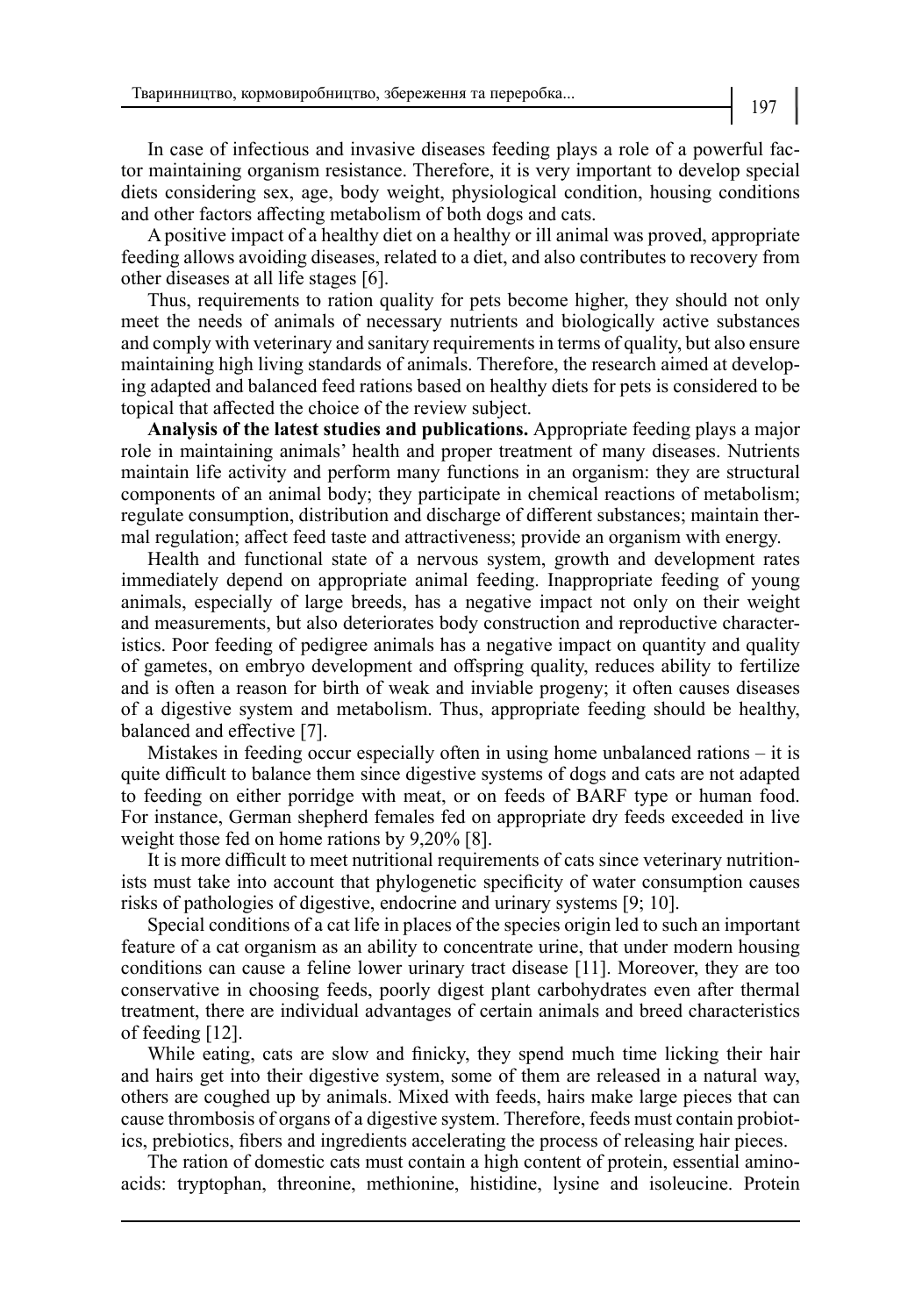deficiency can cause processes when a liver starts fermenting protein of its cell. Methionine, taurine and cystine deficiency in tissue cells can cause degenerative processes in organs and tissues, serious diseases (cardiomyopathy, central retina degeneration, reproductive function disorders) [10].

Thus, healthy diets for pets are a main factor of their longevity and well-being, and diet therapy is a main component of pathogenetic therapy and helps prolong and improve well-being of animals with different pathologies [12].

**Materials of the research.** Problems of ensuring active longevity of pets induce to search for the modes of their healthy diets that would contribute to their growth, optimal development, appropriate life activity, improve health and prevent non-communicable diseases including such widespread causes of mortality as diseases of cardiovascular and digestive systems, metabolism and oncological diseases.

A healthy diet in the entire course of life is the most important element in health maintenance and improvement of the present and future generations of dogs and cats, an indispensable condition for their longevity and high living standards. Exact composition of a healthy diet depends on individual characteristics of animals – largely on their species, breed, age, sex, way of life, reproductive status, level of physical activeness, list of available products [13].

In terms of higher requirements for healthy diets of pets, the use of manufactured and traditional (home-made) feeds has its advantages and disadvantages, but on the whole, there is a steady tendency to an increase in the quantity and diversity of manufactured feeds and the requirements for their composition become higher – a balanced ration must combine good taste qualities and adequate content of all necessary nutrients [14].

There is a high rate of development in production and consumption of functional feeds and feed supplements which provide health benefits if they are consumed on a regular basis as part of a varied diet. Indeed, functional foods modify gastrointestinal physiology, promote changes in biochemical parameters, improve brain functions and may reduce or minimize the risk of developing specific pathologies [5].

In the USA and the countries of Western Europe petfood industry has the history of 150 years, whereas in Ukraine this business has operated for about two decades. Before the 2000s the need of Ukrainians of petfood was satisfied by 100% by the importers form Europe and the USA на 100%, currently there are about ten petfood producers in the domestic market [16; 17].

The problem of manufacturing healthy ready-made feeds starts prior to their production, since there is a problem of developing formulations and searching for high-quality raw materials – meat, offal (heart, liver) and others. Moreover, in order to improve animal immunity, different plant components are added: chamomile, thyme, ginger, ginseng, blackberries, flax. In large-scale production there are about 150–200 formulations.

Before make an agreement with a supplier, it is necessary to evaluate safety of manufacturing raw materials that requires not less than half a year and monitor each batch. After it is delivered to an enterprise, it undergoes quality control by the indexes of microbiological evaluation, safety and nutritional value. After theses stages, animal needs are examined and taste qualities are tested by means of animals-tasters whose owners have signed agreements with a company [13].

Further it is necessary to determine the ways to preserve useful qualities of raw materials in the processes of extrusion and vacuum deposition in manufacturing dry feeds. Extruders transform dry mixed and chopped raw materials into granules of dry feeds. The following step: the system of vacuum deposition covers the surface of a granule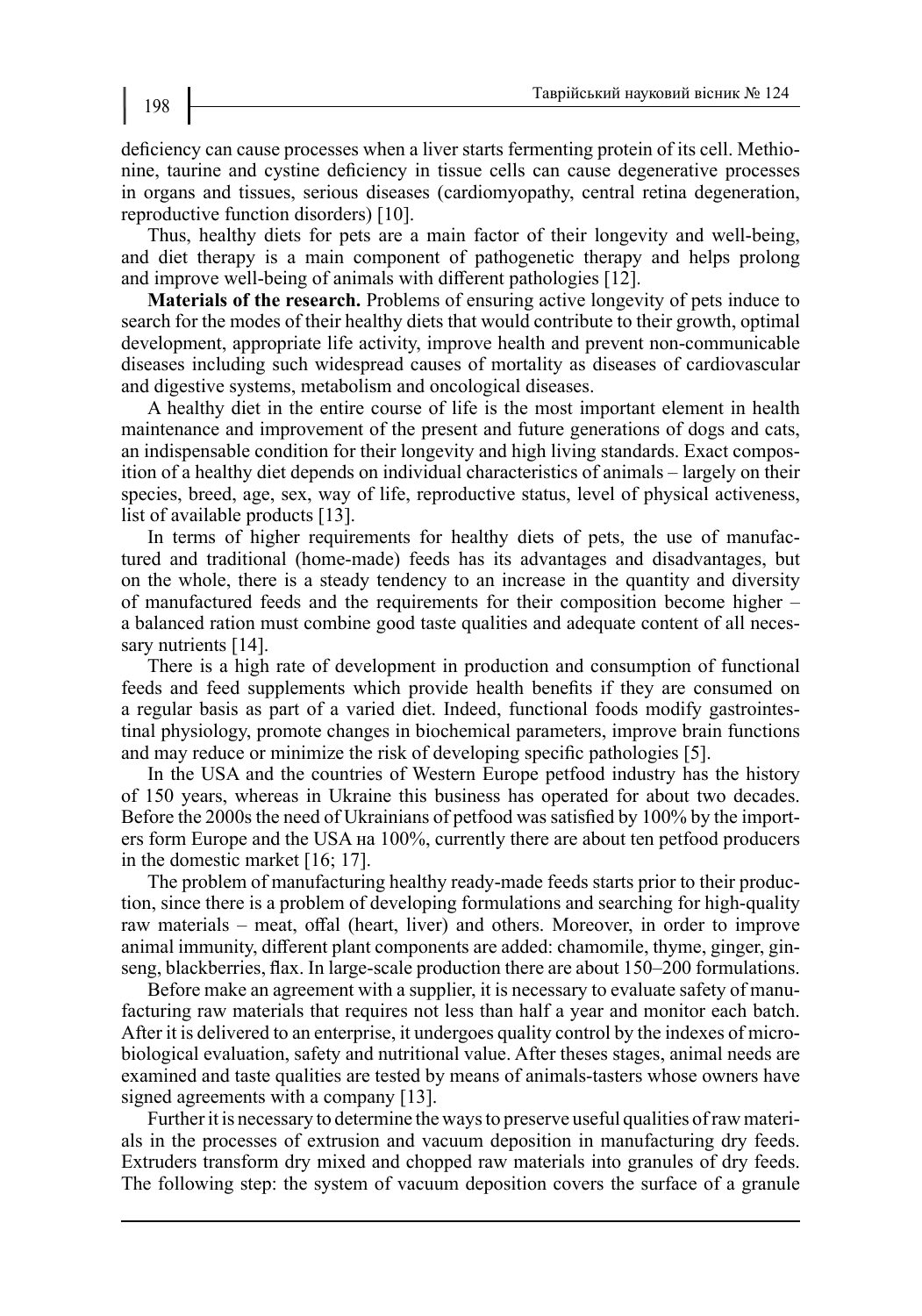with fat to saturate it with nutrients. In the process of vacuum deposition dry granules are placed in a container, air is pumped out that results in vacuum, then fat is added. At the next stage air again fills the container, fat is pressed into a granule and is fixed in it firmly, after that packaging takes place. After vacuum deposition dry feeds are packaged.

In production of moist feeds meat raw materials are processed into emulsion, which, after testing with metal detectors, are passed to steam tunnels. Prepared meat pieces are brought to an automatic packaging line by means of multi-head weighers, after that packaged feeds are sterilized [16; 17].

According to the requirements for a healthy diet, animal feeds must contain minimum and maximum levels or quantity of certain nutrients. Currently main universal requirements for animal feeds are determined by such reputable global organizations as: Association of American Feed Control Officials /AAFCO; European Federation of Feed Producers for Domestic Animals / FEDIAF (Fédération Européenne De l'Industrie des aliments pour Animaux Familiers); National Research Council / NRC. On the basis of their research they develop nutrient profiles of for petfood containing acceptable levels of these substances. Compliance with these nutrition profiles is marked on packages and it is often obligatory [18].

There are also requirements for labels and instructions concerning the use of such product markings as organic, made of organic meat; or markings concerning control over tooth stone; рН level; nutrient profiles for dogs and cats including minimum and maximum requirements for essential nutrients supposed to be included into petfood formulations for a certain stage of their life and also procedures accepted to evaluate sufficiency of feeding; additional materials according to an organization's agreement.

AAFCO (Association of American Feed Control) has existed since 1991 (for dogs) and since 1992 (for cats). It publishes recommendations on pet feeding annually. In the USA, in order to be marked as «complete and balanced», it should comply with the requirements of AAFCO. Individual states often use AAFCO's recommendations to create pet food regulations.

AAFCO does not directly test, regulate, approve, or certify pet foods to make sure that they meet the standard requirements. Instead, they establish guidelines for ingredient definitions, product labels, feeding trials, and laboratory analyses of the nutrients that go into pet foods.

In order to evaluate feeds according to the AAFCO guidelines, pet food companies use third-party testing agencies to analyze their foods. An important direction in the activity of AAFCO is to ensure safety of using feeds due to the Food and Drug Administration (FDA), which makes sure that the ingredients used in pet food are safe and have a purpose in pet food. The FDA also regulates specific claims such as "low magnesium" [19].

The system of prevention of food safety violation has several levels, pet food is regulated at both the federal and state levels. While the U.S. Food & Drug Administration (FDA) has federal regulatory authority, pet food is also typically regulated in states by their departments of agriculture. AAFCO, an organization of state and federal regulators, develops model pet food regulations for states to adopt as part of their oversight of pet food.

Data on compliance of feeds of different brands is widely accessible. Each year, AAFCO publishes its "Official Publication" ("OP"), which contains model rules that may be adopted in part or in full by state regulators. Adoption of the model law makes it easier for states to keep their pet food regulations current. The full AAFCO membership meets twice per year, typically in January and early August. In addition, committees and working groups collaborate throughout the year on various topics.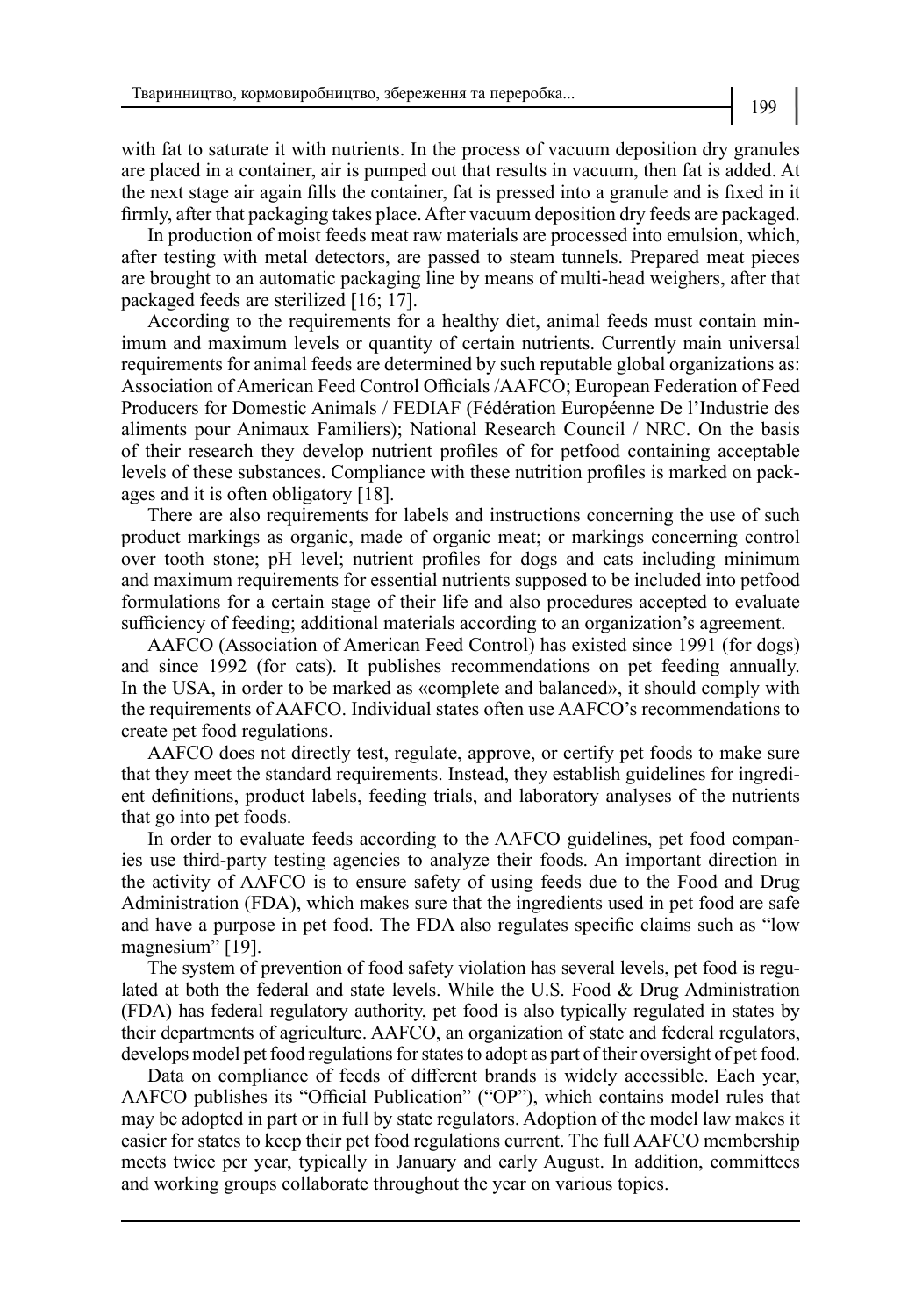FEDIAF (European Federation of Feed Producers for Domestic Animals) was founded in 1970. It involves organizations of 26 European countries and represents about 650 companies producing over 90% of pet food in Europe [20]. FEDIAF represents producers, packaging companies and importers of ready-made feeds for pets (dogs, cats, birds etc.) and collaborates with European authorities in implementation of legislation concerning petfood to ensure production and distribution of safe, balanced and high-quality taste of petfood.

In the structure of the committees of the Federation there are trade associations of member countries (70% votes) and companies manufacturing feeds (30% feeds). Since 1970 European legislators have made a number of acts and regulations immediately affecting all production stages and marketing of petfood. Legislative acts are regularly reviewed in order to adapt them to scientific and technological advances. FEDIAF issues 3 main codes concerning exploitation of enterprises producing petfood; rules for petfood labelling; general rules for advertising; use of raw materials of animal and plant origin; use of supplements depending on their usefulness, effectiveness and safety; sanitary and hygienic measures (including special medical certificates for trade and meat product processing); selection of samples and methods for analysis to control raw materials and ready-made products; special sanitary and safety measures, and also control over declarations on labels; use of dietary feeds for animals whose metabolism has temporary or irreversible disorders [21].

Legislative acts on control over petfood quality include a number of regulatory documents:

Guide to Good Practice for the Manufacture of Safe Pet Foods;

FEDIAF Code of Good Labelling Practice for Pet Food;

Nutrition Guidelines for Complete and Complementary Pet Food for Cats and Dogs. One more global regulatory body is National Research Council (NRC) / sub-department of the National Academy of Sciences (the USA) has published reports on needs of nutrients of many animal species since the forties of the  $20<sup>th</sup>$  century serving the basis for recommendations on nutrients for dogs and cats (1974 – 1978) containing one recommendation for all stages of animal life. Since 2006 the NRC has indicated minimum and maximum quantities or concentrations for each nutrient in ingredients which are usually produced and available for sale, what genetically modified organisms (GMO) and meat semi-finished products can be, including those obtained from dead, ill, dying and crippled animals.

The main problem of NRC data is objectivity – the organization does not receive proper financial aid, i.e. depends on sponsors by each report [22].

A certain preventive measure against bias is restrictions concerning the proportion of sponsor financial aid. In order to protect its reputation, the NRC has clear methods confirming that research is based on high quality scientific data and discussions.

Feed industry representatives decide on standards they follow in their work either according to the regulatory measures of their country or on their own. Manuals of different organizations may have a different order of nutrients in the tables. Although all these documents have a common table in which the needs of nutrients are given in units per 1000 kcal ME (metabolic energy), these units can be different.

For instance, NRC indicates requirements for vitamins A, D and E in RE (retinol equivalents) in mcg and mg, respectively. Therefore, it is necessary to compare these units with the units of МE, used for these vitamins in AAFCO and FEDIAF. Unlike AAFCO and FEDIAF, in NRC the acceptable values in terms of composition and ingredients are meant for practical use, therefore, they are suitable for using in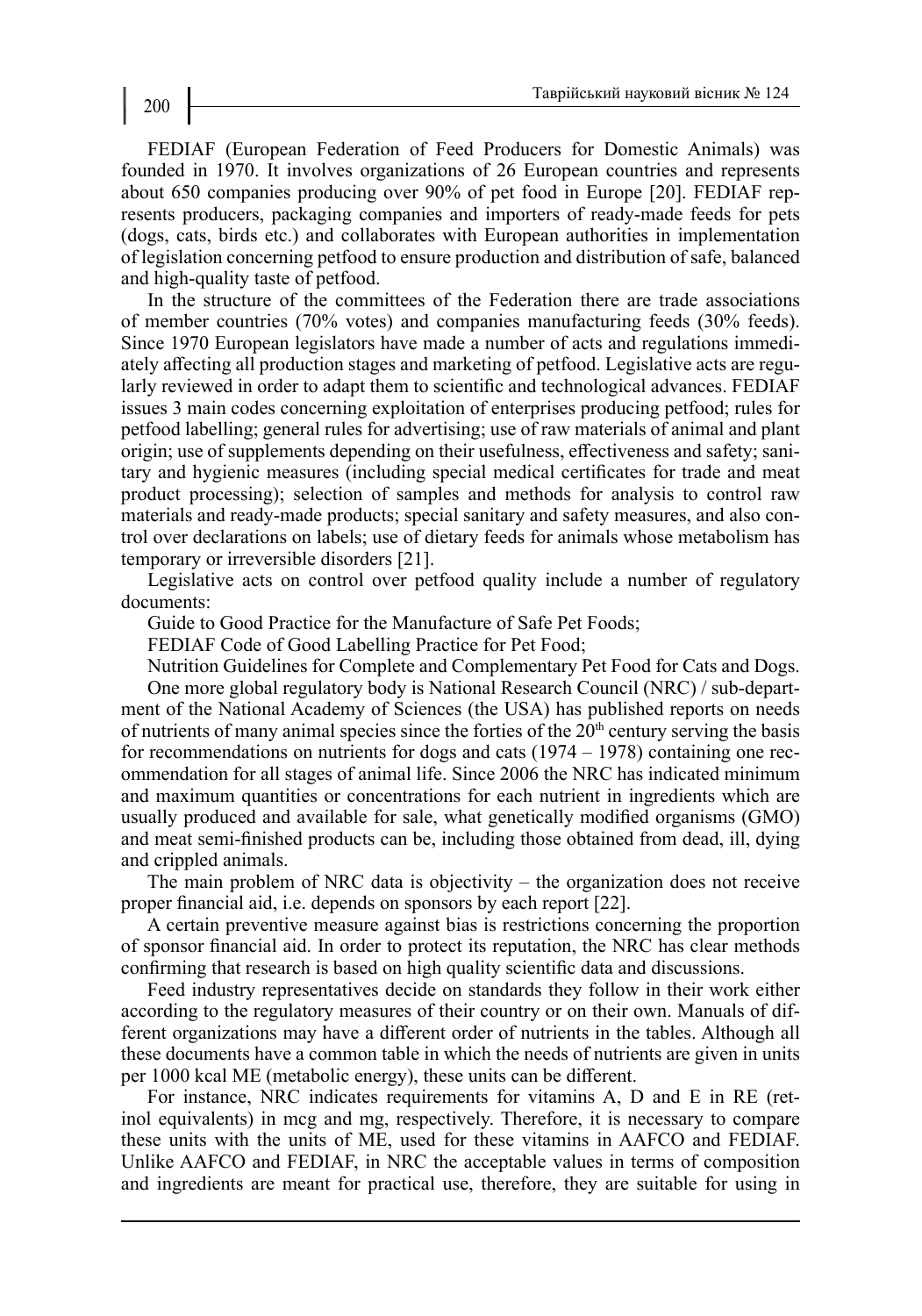practice in comparison with the values of AAFCO and FEDIAF. On the whole, members of FEDIAF and AAFCO actively use the manuals of NRC, many nutritionists actively use those of NRC or FEDIAF or AAFCO [23].

In Ukraine registration of ready-made feeds included only registration of each formulation of a ready-made product imported or produced in Ukraine. In January 2020 the Law "About feed safety and hygiene" became operative. According to the new system of registration of feed supplements, ready-made feeds can be produced or imported into Ukraine only if the supplements used are registered in the State Catalogue of Feed Supplements.

In 2019 the total volume of the market of petfood in Ukraine made more that UAH 6 billion, and in 2020 this process continued [16; 17]. But many pet owners pay attention not only to a feed price, but also to its composition and probable impact on health. Taking into consideration the global main stream with regard to increasing well-being and longevity of dogs and cats, feed producers pay more attention to the brands declaring standards of healthy diets. For instance, the feed portfolio of Royal Canin numbers more that 350 formulations. The main lines include Breed Health Nutrition (for pure breed cats and dogs), Size Health Nutrition (for animals of different sizes and ages), Canine Care Nutrition (for animals with certain health features), innovative ICU – the first ration for feeding animals in a critical condition through a tube.

Against a background of these tendencies in Ukraine in 3 December, 2021 "UFP YUNION" – "ASSOCIATION OF UKRAINIAN PRODUCERS OF HEALTHY PET FOOD was established [24]. The producers of this Association use a nutrient approach according to the manual of FEDIAF, each ration can include more than 40 nutrients. For instance, one of the members of the Association – the company Practik introduces itself as a family of brands of healthy feeds for dogs and cats. Holistic-fresh technology of adding fresh meat to dry granules is used in production of innovative feeds of the lines Practik Fresh. Components of animal origin make 67% for dogs and 78% for cats and include fresh turkey, beef, duck, sprat, pork, offal (heart, liver), eggs and turkey fat.

Such useful supplements as fresh carrot, cranberries, dried apples, pumpkin seeds, alfalfa, a complex of vitamins, prebiotics and probiotics, alpha-tocopherol as an antioxidant are added to feeds [25; 26]. The only problem of using feeds produced with Holistic-fresh technologies is a short shelf life  $-4$  months, for dry feeds manufactured with traditional technologies it is about 2 years.

**Conclusions and suggestions.** The analysis of the information sources indicates an increase in the importance of such feed characteristics as safety, guaranteed controllable indexes, digestibility, attractiveness and high nutritional value. In order to examine the impact of dietary intrusions, methods of express-analysis can be used, but at the current development stage of petfood industry there are more widespread fast and accurate analytical methods, including molecular technologies for conducting non-invasive research on dogs and cats. Analyses in vitro and in vivo still remain important instruments for evaluation of nutrient quality and adequacy of new ingredients in terms of use in animal rations considering their physiology and metabolism.

Since requirements for petfood quality become higher, there is an increase in topicality of developing adapted balanced feed rations based on the principles of healthy diets for pets, since low-quality feeds for pedigree animals have a negative impact on all organism systems, general well-being, cause weaker immunity and diseases, mainly, of digestive organs and metabolic disorders. Inappropriate feeding is especially dangerous in terms of metabolic and behavioral features.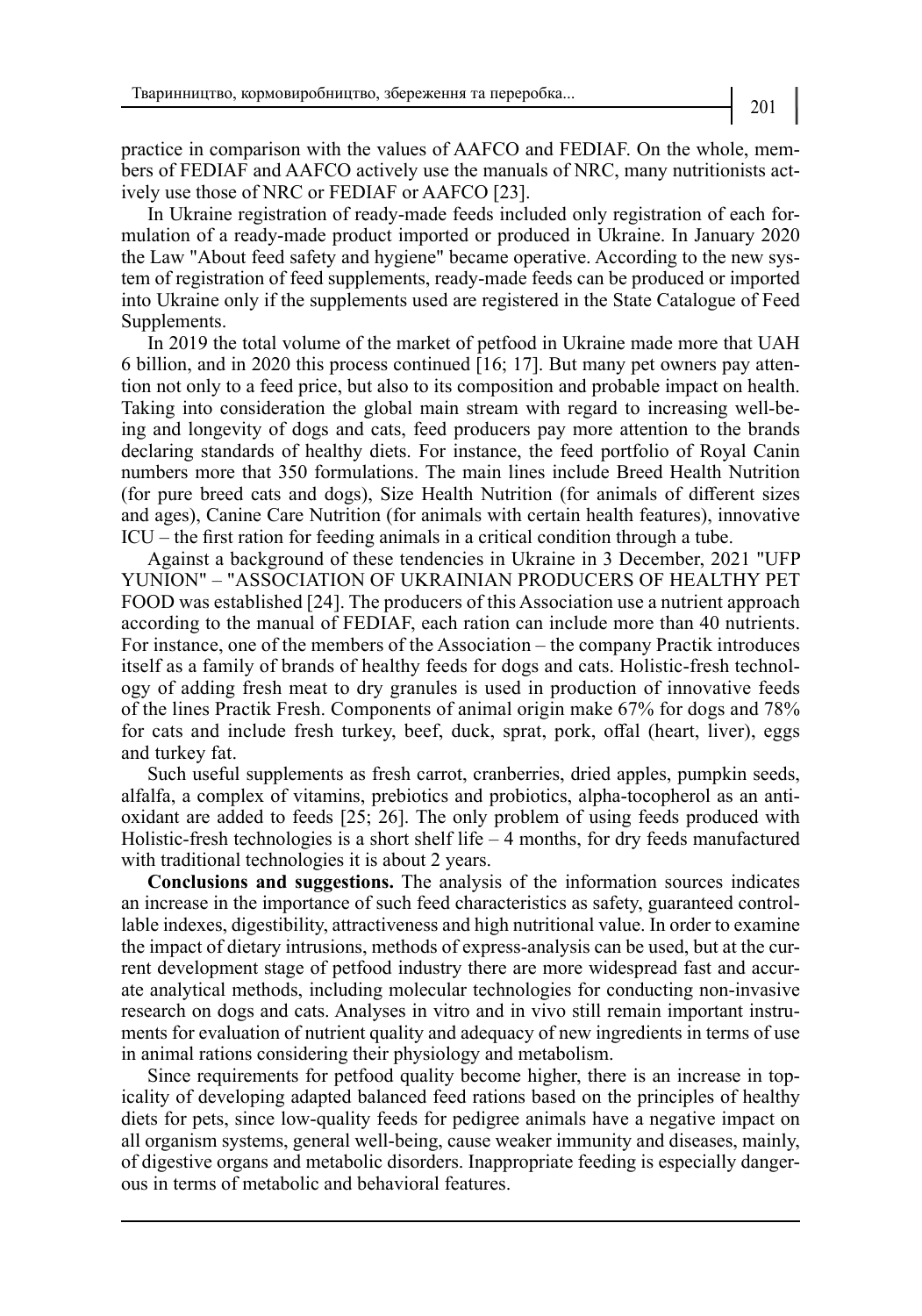The main trend of the modern petfood industry is development of feed lines of healthy diets for animals aimed at maintaining and improving health of the present and future generations, their active longevity and high living standards. It has resulted in an increase in the quantity of manufactured feeds and their diversity, higher requirements for their composition, production of functional feeds and feed supplements. Ensuring usefulness and safety of healthy manufactured feeds takes place at all stages of their production provided that useful characteristics of raw materials are retained and the final stage of this process is testing taste characteristics.

Taking into consideration the requirements for healthy diets for domestic animals, main recommendations are determined by the Association of American Feed Control Officials; European Federation of Feed Producers for Domestic Animals / FEDIAF (Fédération Européenne De l'Industrie des aliments pour Animaux Familiers); National Research Council / NRC. The main directions in control exerted by these organizations are feed evaluation, ensuring safety of use, the system of preventing violations in feed safety and providing generally available information concerning feed compliance.

In Ukraine producers of healthy feeds for dogs and cats use a nutrient approach according to the manual of FEDIAF. They apply Holistic-fresh technology, use functional healthy supplements, prebiotics and probiotics, alpha-tocopherol as an antioxidant that increases interest of pet owners.

## **BIBLIOGRAPHY:**

1. Суровицький П.В., Ведмеденко О.В. Елементи вирощування ремонтного молодняку великої рогатої худоби. *Сучасна наука: стан та перспективи розвитку тваринництва України в умовах Євроінтеграції* : матеріали Всеукраїнської науково-практичної конференції, (м. Херсон, 23 вересня 2021 р.). Херсон, 2021. С. 184-187. URL: http://dspace.ksau.kherson.ua/ (дата звернення: 12.01.2022).

2. Вовченко Б., Корбич Н., Щебля М. Норми протеїнового живлення овець асканійської тонкорунної породи в умовах півдня України. *Таврійський науковий вісник: Науковий журнал.* 2019. Вип. №110. Частина 2. С. 24-31.

3. Любенко О., Кривий В., Іванов І. Вплив якості кормів на яєчну продуктивність курей-несучок в умовах виробництва філії «Чорнобаївське» Приватного акціонерного товариства «Агрохолдинг Авангард». *Таврійський науковий вісник :* Науковий журнал. 2019. Вип. № 109. Частина 2. С. 83-88.

4. De Godoy M.R., Hervera M., Swanson K.S., Fahey G.C. Jr. Innovations in Canine and Feline Nutrition: Technologies for Food and Nutrition Assessment. *Annual Review of Animal Biosciences.* 2016. 4. Р. 311-33. URL: doi: 10.1146/annurev-animal-021815-111414 (дата звернення: 11.01.2022).

5. Di Cerbo A., Morales-Medina J.C., Palmieri B., Pezzuto F., Cocco R., Flores G., Iannitti T. Functional foods in pet nutrition: Focus on dogs and cats. *Research in Veterinary Science.* 2017. 112. P. 161-166. URL: doi: 10.1016/j.rvsc.2017.03.020 (дата звернення: 11.01.2022).

6. McCune S., Promislow D. Healthy, Active aging for people and dogs. *Frontiers in Veterinary Science.* 2021. 7-8. URL: doi: 10.3389/fvets.2021.655191. (дата звернення: 13.01.2022).

7. Dodd S., Cave N., Abood S., Shoveller A.K., Adolphe J., Verbrugghe A. An observational study of pet feeding practices and how these have changed between 2008 and 2018. *Veterinary Record.* 2020. 27. URL: doi: 10.1136/vr.105828. (дата звернення: 14.01.2022).

8. Соболь, О.М., Панкєєв, С.П. Використання різних типів годівлі собак службових порід в умовах аматорського утримання. *Таврійський науковий вісник*. 2020. Вип. 114. С. 216-224.